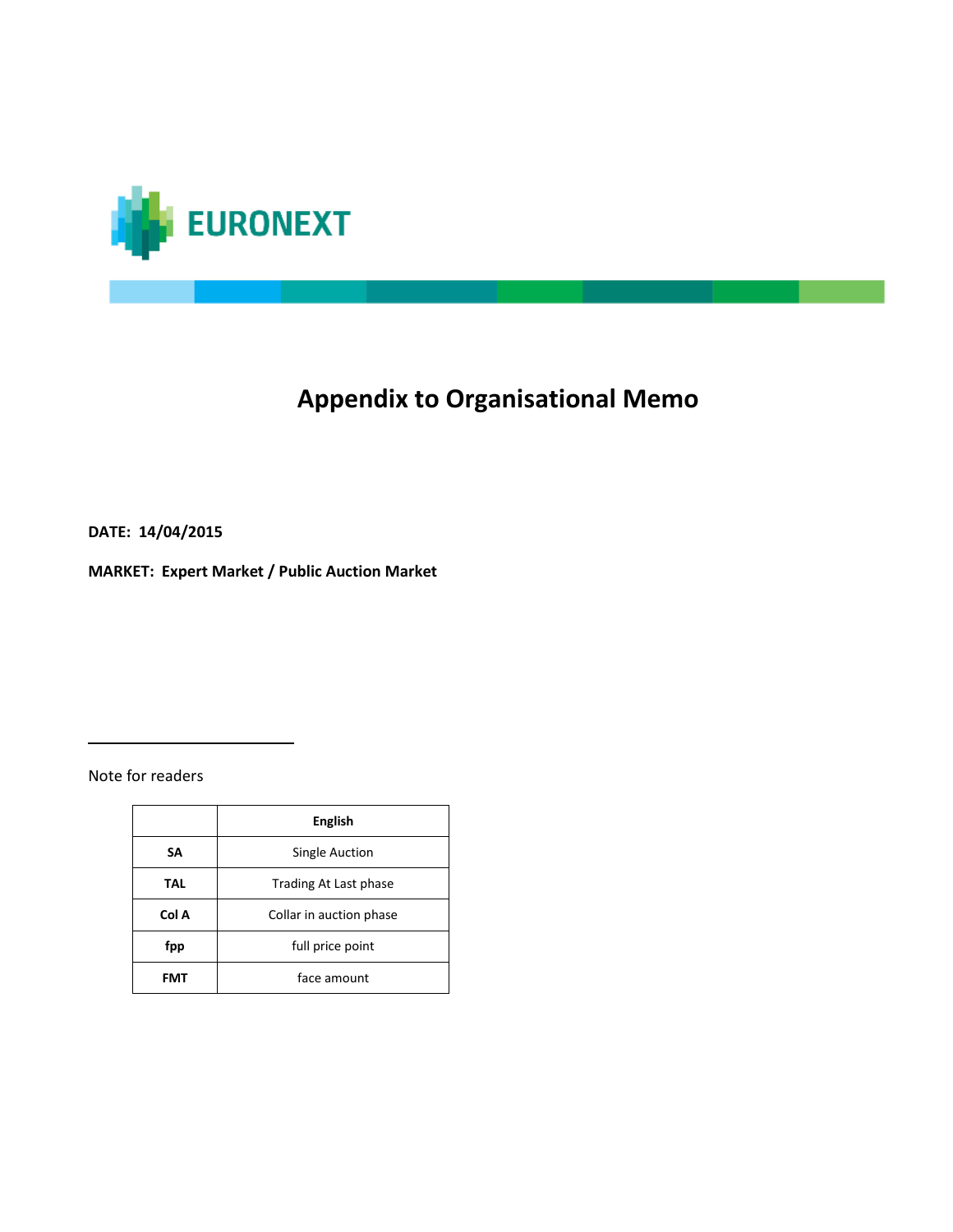## **1. CHARACTERISTICS OF TRADING GROUPS**

| <b>TRADING GROUP</b> | <b>TYPE</b>                                          | <b>TRADING</b><br><b>MODE</b> | <b>AUCTION</b> | <b>TAL</b>          | <b>COLA</b> |
|----------------------|------------------------------------------------------|-------------------------------|----------------|---------------------|-------------|
| <b>VA</b>            | <b>SHARES REGISTERED - VPU</b>                       | SA                            | Tuesday 11:30  | Tuesday 11:30-12:00 | 10%         |
| <b>VB</b>            | <b>SHARES EUROCLEAR - VPU</b>                        | <b>SA</b>                     | Tuesday 11:30  | Tuesday 11:30-12:00 | 10%         |
| VC                   | <b>FUNDS EUROCLEAR - VPU</b>                         | <b>SA</b>                     | Tuesday 11:30  | Tuesday 11:30-12:00 | 10%         |
| <b>VD</b>            | <b>BONDS EUROCLEAR - VPU</b>                         | SA                            | Tuesday 12:00  | Tuesday 12:00-12:30 | 5 %         |
| <b>VE</b>            | <b>BONDS NBB - VPU</b>                               | <b>SA</b>                     | Tuesday 12:00  | Tuesday 12:00-12:30 | 5 %         |
| <b>VF</b>            | <b>SHARES - VPU</b>                                  | SA                            | Tuesday 11:30  | Tuesday 11:30-12:00 | 10%         |
| VG                   | <b>FUNDS - VPU</b>                                   | <b>SA</b>                     | Tuesday 11:30  | Tuesday 11:30-12:00 | 10%         |
| VH                   | <b>BONDS - VPU</b>                                   | <b>SA</b>                     | Tuesday 12:00  | Tuesday 12:00-12:30 | 5 %         |
| VI                   | <b>DECIMALS FUNDS - VPU</b>                          | <b>SA</b>                     | Tuesday 11:30  | Tuesday 11:30-12:00 | 10%         |
| VJ                   | <b>DECIMALS FUNDS - EUROCLEAR -</b><br><b>VPU</b>    | SA                            | Tuesday 11:30  | Tuesday 11:30-12:00 | 10%         |
| <b>VK</b>            | <b>BONDS - FOR CCY - VPU</b>                         | <b>SA</b>                     | Tuesday 12:00  | Tuesday 12:00-12:30 | 5%          |
| VL                   | FUNDS - EUROCLEAR - FOR CCY -<br><b>VPU</b>          | <b>SA</b>                     | Tuesday 11:30  | Tuesday 11:30-12:00 | 10%         |
| <b>VM</b>            | FUNDS - FOR CCY - VPU                                | SA                            | Tuesday 11:30  | Tuesday 11:30-12:00 | 10%         |
| <b>VN</b>            | DECIMALS FUNDS- FOR CCY- VPU                         | SA                            | Tuesday 11:30  | Tuesday 11:30-12:00 | 10%         |
| VO                   | <b>DECIMALS FUNDS - EUROCLEAR -</b><br>FOR CCY - VPU | SA                            | Tuesday 11:30  | Tuesday 11:30-12:00 | 10%         |

> Pre-opening at 07:15 CET

> Note that for new securities, only published each Friday, the Pre-opening starts at 09:00 CET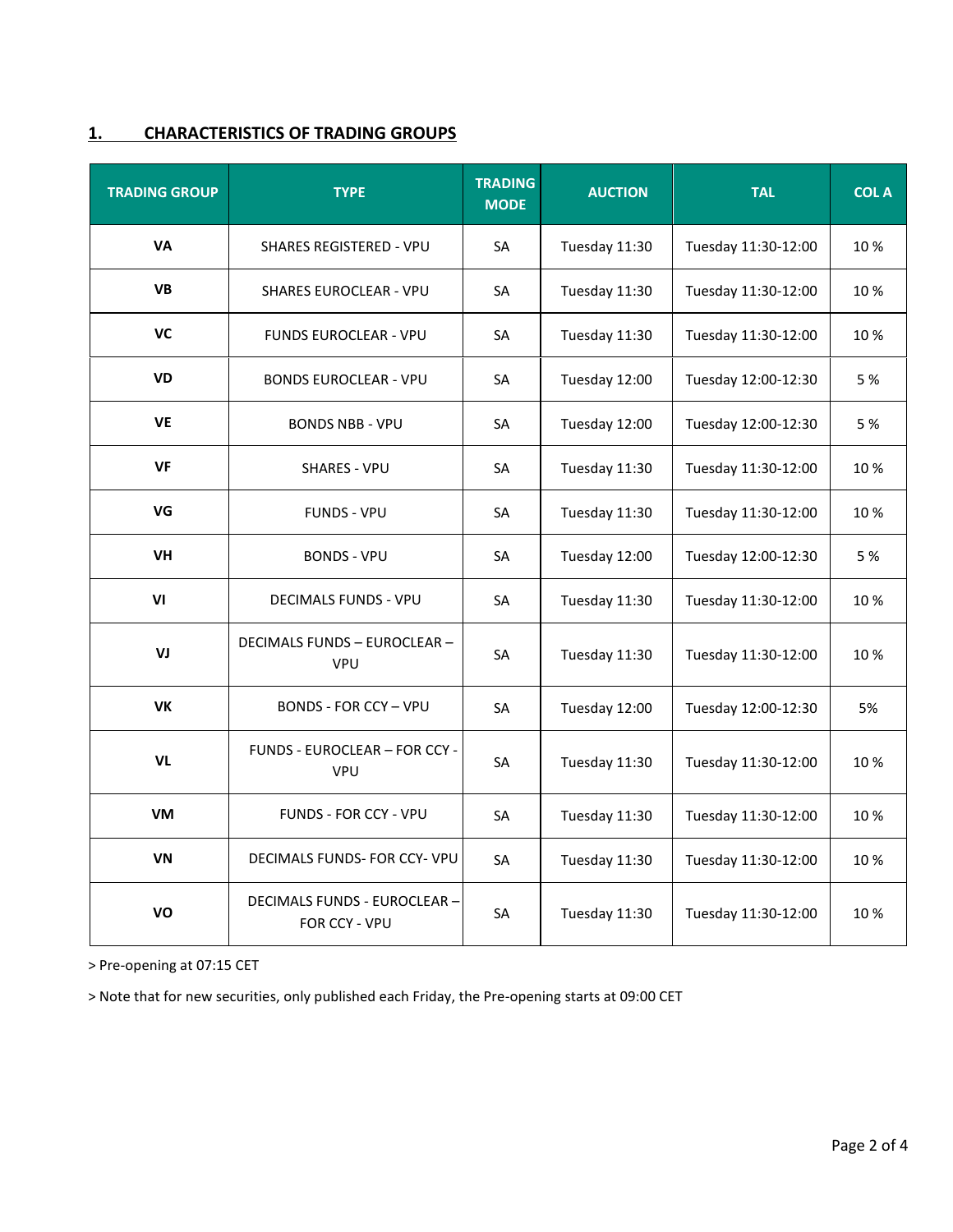# **2. TICK SIZES**

| <b>PRODUCTS</b>                  | <b>TICK SIZES</b> |
|----------------------------------|-------------------|
| For equities                     | €0.01             |
| For bonds traded in percentage   | 0.01%             |
| For other Securities             | €0.01             |
| For Funds with fractional shares | €0.0001           |

These tick sizes are also applicable for other currencies than Euro.

## **3. SPECIFIC BONDS NAMING:**

A new naming convention for the short names for bonds will be applied.

| <b>TYPE OF BOND</b>        | <b>LETTER</b> | <b>EXAMPLE SHORT NAME</b> |
|----------------------------|---------------|---------------------------|
| Dirty                      | D             | RBSCOTL 5 1/2%PLD         |
| Zéro Coupon                | <b>ZC</b>     | AAB ZC22MAY42             |
| Floating rate notes        | <b>FRN</b>    | <b>RB FRN17JUL13</b>      |
| Perpetuel                  | <b>PL</b>     | <b>FURSTENB2 5 5/8%PL</b> |
| Prêt citoyen - volkslening | <b>CV</b>     | <b>BCA1,2%1JUL16CV</b>    |
| Capitalisation             | $\mathbf c$   | <b>WVX2%16OCT18C</b>      |
| Distribution               | <b>DIS</b>    | RCS1,5%1DEC20DIS          |
| Taux progressifs           | <b>PR</b>     | <b>CRL2-5%1JAN19PR</b>    |